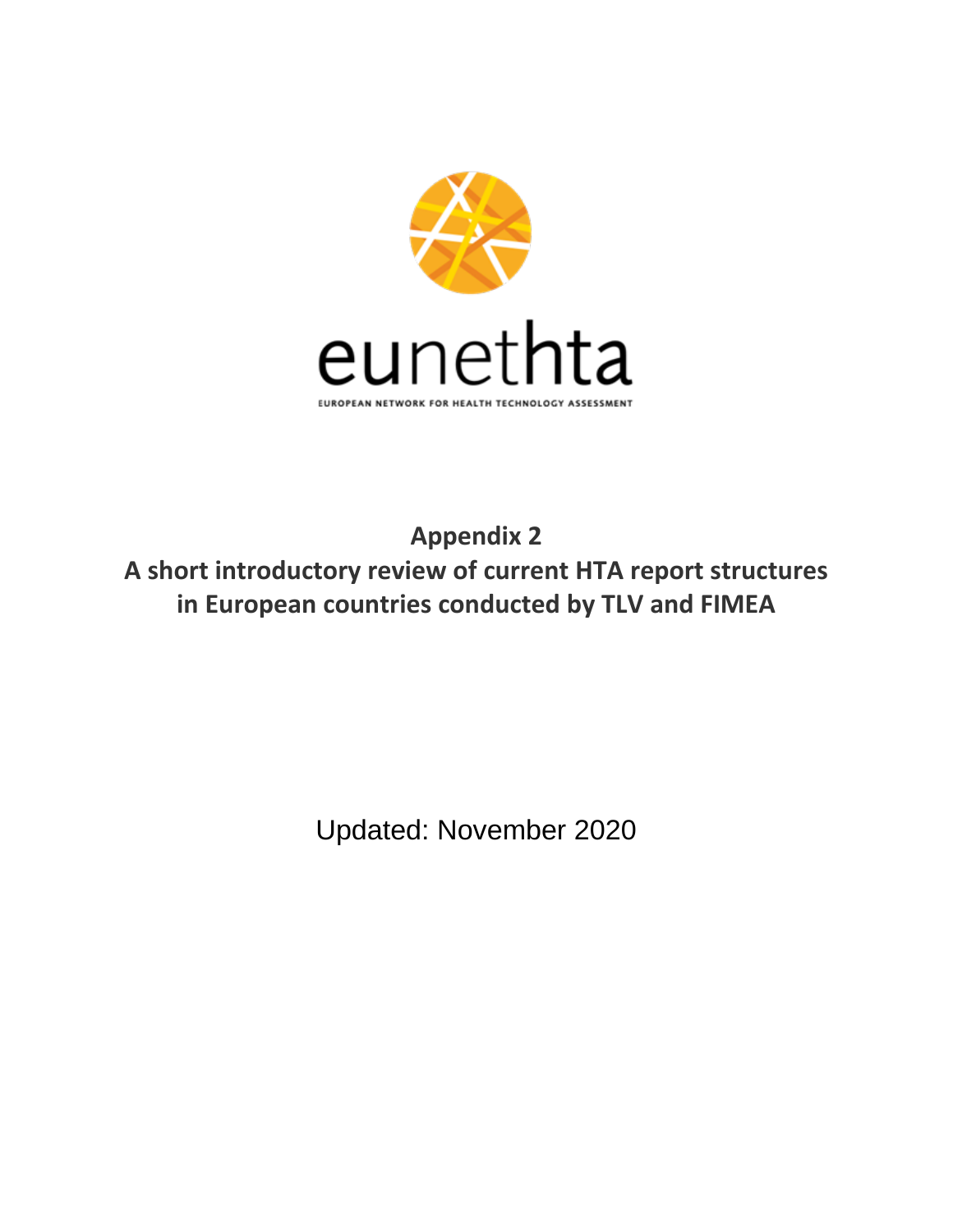## Table of contents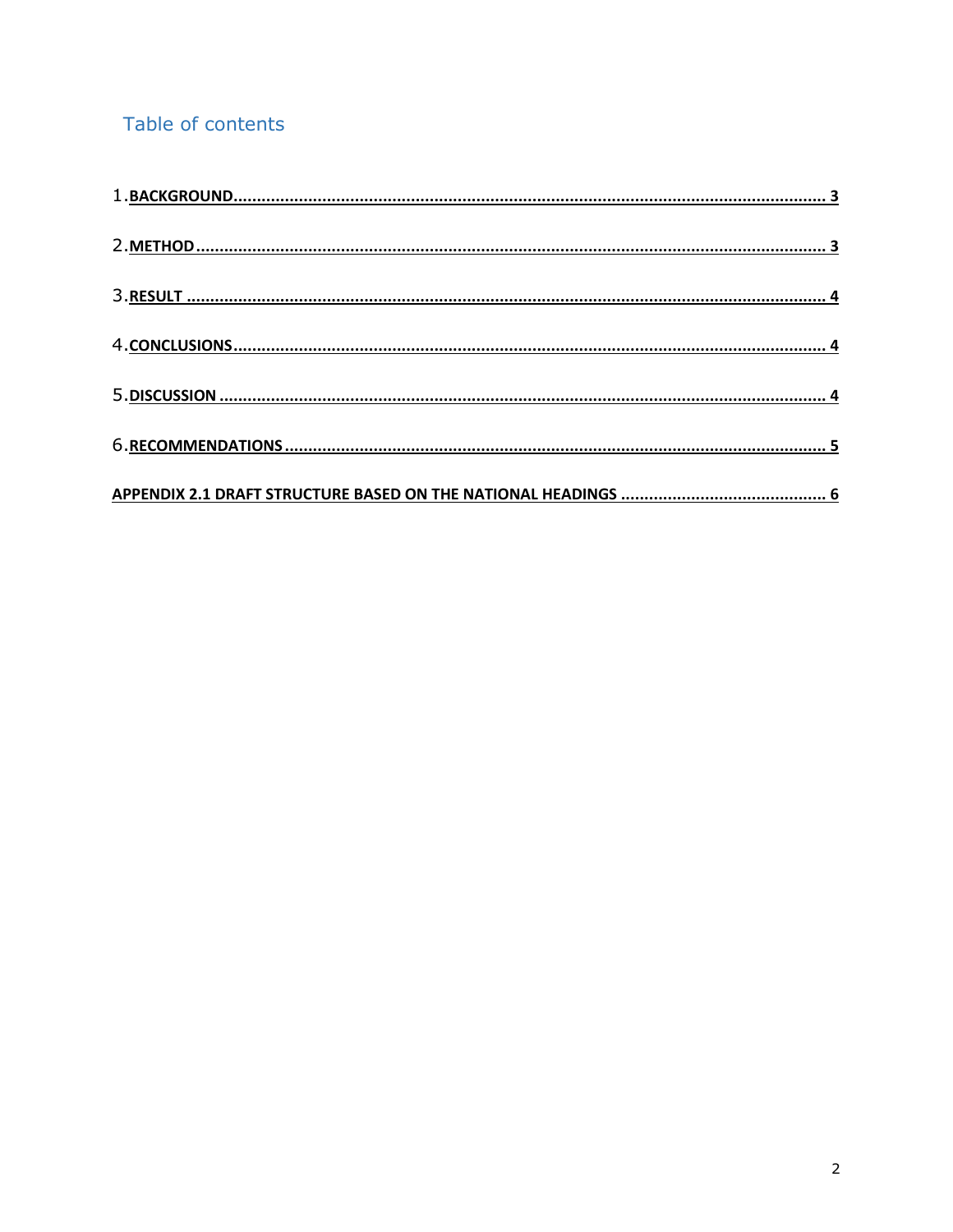### 1.Background

Within the Subgroup on Pharma Templates, discussions were held on how to improve the EUnetHTA Assessment Report template structure to facilitate the writing and the reading of the reports. Many agencies have, during the last years, indicated that the current template structure is complicated compared to their national report structures, and includes headings that are not needed nationally. In comparison with their national reports, it takes a lot of resources to write a EUnetHTA report.

Lack of provision of relevant evidence for national adoption was identified as one of the main limitations of the current template in the Subgroup document "Recommendations for a future Assessment Report template for pharmaceutical technologies". As reported in the document, "some misalignment of the Assessment Report template with the national ones is expected and acceptable". In addition, the need emerged from the survey to include more clear headings in the EUnetHTA Assessment Report template.

The same survey, conducted by the subgroup, indicates that a large proportion of the authors find the EUnetHTA Assessment Report template too long and detailed. See results below:

| <b>Length of the Assessment Report template</b>            |                | O <sub>0</sub> |
|------------------------------------------------------------|----------------|----------------|
| Too long and detailed                                      |                | 46.2%          |
| Of appropriate length and with an adequate level of detail | 5.             | 38.5%          |
| Too short and lacks relevant evidence and/or references    | $\overline{2}$ | 15.4%          |
| Total                                                      | 13             | 100.0%         |

For those reasons, TLV and FIMEA, both members of the Subgroup on Pharma Templates, conducted an introductory overview of how the national reports are structured (Part 1) and proposed a new EUnetHTA report structure based on the overview (Part 2). TLV promoted the initiative and FIMEA has given valuable input and participation in this work.

#### 2.Method

**Part 1:** A review was conducted, by TLV and FIMEA, to identify and report the tables of contents in HTA reports published by different European HTA organisations. The aim was to identify and include as many national reports as possible and, where available, use the report on Xtandi metastasised prostate cancer in order to have the same type of product. Webpages of the agencies were scanned for examples of reports, and in cases where no national reports were published, the agency was contacted via e-mail and a list of headings and content in English was obtained.

The headings from the EUnetHTA reporting template and the national HTA reports were inserted in an Excel sheet (Appendix 2b) to enable comparison. The Excel sheet was shown to the subgroup on two occasions in spring 2020 to discuss the differences between different national reports and the EUnetHTA template.

Report structures from the following agencies were selected: HAS (FR) NICE (UK) DVSV (=former HVB) (Austria)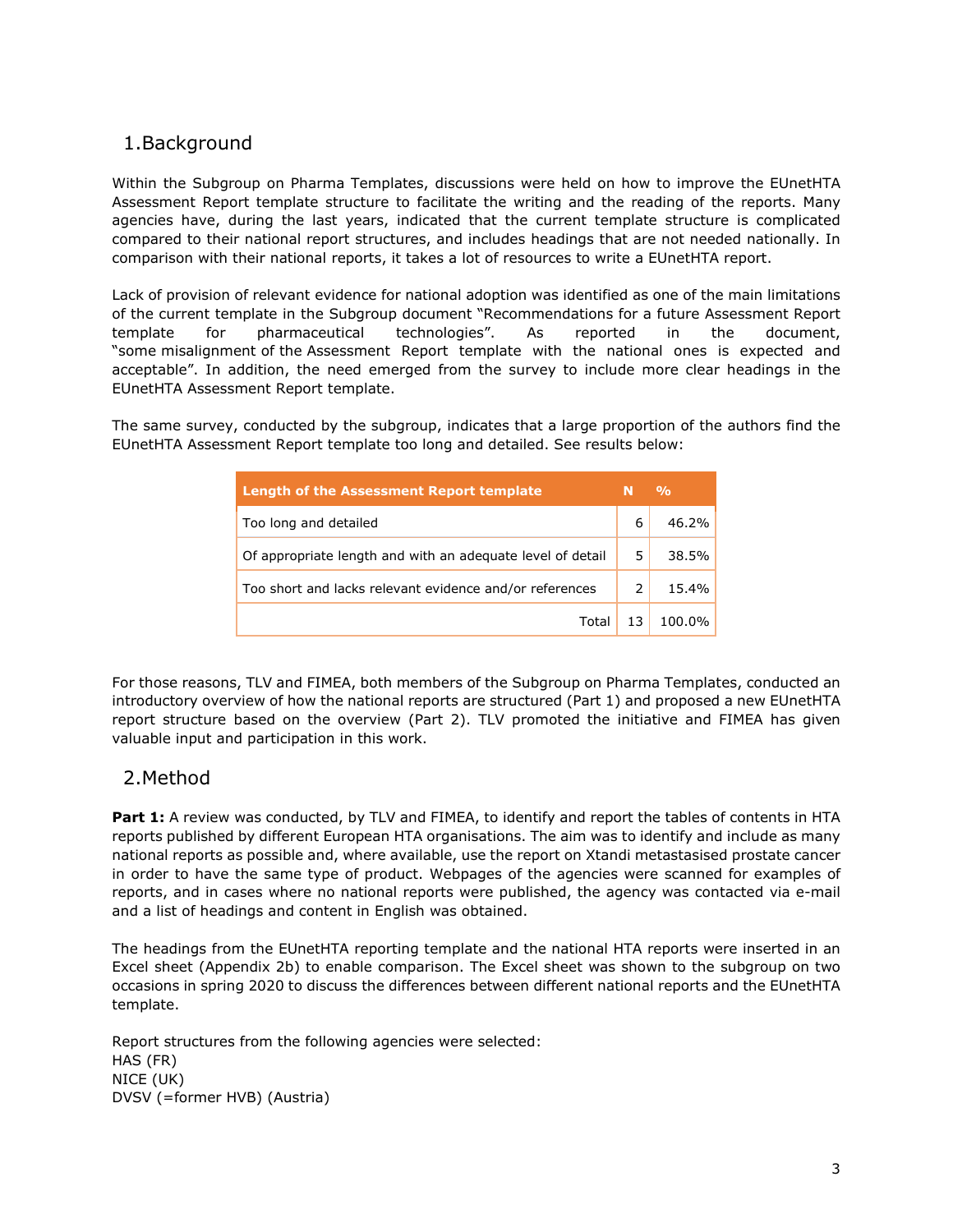SMC (Scotland) NCPE (Ireland) ZIN (Netherlands) / BenNeLuxAIr RIZIV (BE) FINOSE (FI, NO, SE) EUnetHTA AETSA (Andalucia, Spain) AEMPS (Spain) AIFA (Italy) MoH (Croatia)

**Part 2:** TLV and FIMEA, on the basis of their provisional results, elaborated a proposal for a new shorter template. The proposal was presented at a subgroup meeting in spring 2020.

#### 3.Result

**Part 1:** The work resulted in an Excel sheet with an overview of all headings (see attachment). In comparison to the EUnetHTA Assessment Report the following observations were made: fewer headings, shorter reports, and a discussion on the content in the reports such as degree of uncertainties rather than risk of bias and GRADE.

**Part 2:** Based on the overview of report structures, TLV and FIMEA proposed a new shorter structure for the EUnetHTA Assessment Report template (see below-Appendix 2.1). The presentation in the subgroup meeting did not lead to a subgroup consensus on the preferred report structure.

#### 4.Conclusions

This review should not be seen as a final comprehensive review, but as a first step in order to investigate whether the national reports are shorter and whether there are core questions represented in the heading names that all EUnetHTA partners need to answer.

From this pilot study, it could be seen that fewer headings are used in many national reports compared to EUnetHTA reports. This could be seen as a justification for the need to simplify the structure of the current EUnetHTA template to better align with the national reports. A simpler structure could streamline the work of EUnetHTA authors and improve the implementation of EUnetHTA reports. The simplified structure, however, would not meet the current requirements of all EUnetHTA member agencies. More discussion on the matter is needed, and the discussion could also contribute to those agencies who wish to simplify their HTA processes at the national level to benefit patient access.

#### 5.Discussion

Since several agencies have expressed that the current EUnetHTA Assessment Report structure is too complicated and too resource-intensive, TLV and Fimea saw a need to investigate how to diminish the burden on all participants in a Joint Assessment in order to support sustainable processes. This might be achieved by simplification, shortening and adaptation of the current EUnetHTA Assessment Report template to match the local needs. If a core structure could be identified between the reports of the agencies in the Excel document, this could be seen as the main national needs. Anything outside of that would be seen as an individual national need, and could be undertaken at a national level instead of in the EUnetHTA report in order to reduce the burden on all agencies.

There are differences in the level of detail and structure of reporting between the agencies included in this overview. These differences are partly linked to many other issues, such as scoping (PICO reporting) and public availability of the Core Submission Dossier. Therefore, a common solution to satisfy the core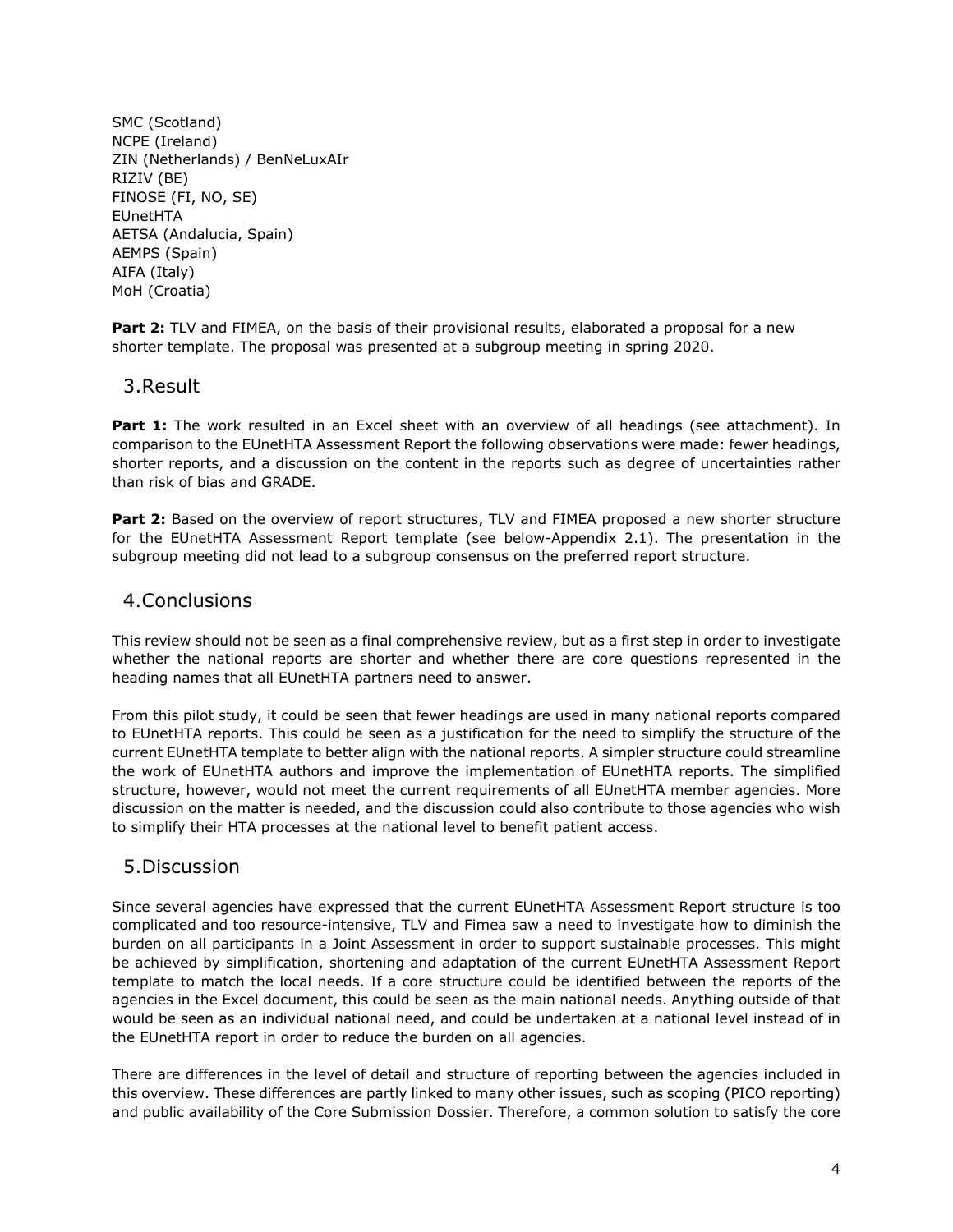needs of all member organisations and relevant EUnetHTA task groups should be found. A simpler reporting template could motivate authoring agencies and also aid the implementation of EUnetHTA reports in many countries.

A limitation of this work is that the comparison was not made on a large number of reports, and not always on the same compound, even if Xtandi metastasized prostate cancer was used, if possible, in order to have the same type of product. There could be different versions of the reports that were missed in this review, so the page comparison could be misleading.

Another limitation of this review is that it was restricted to headings that were included in the different national reports, not content included under each heading. In addition, the overview did not include information on the public availability of the Core Submission Dossiers, which may have implications on the structure of Assessment Report template and its content.

Finally, the consultation of agencies has been very limited during this overview exercise. Therefore, it is of major importance to continue the work with a wider group of EUnetHTA member agencies.

#### 6.Recommendations

TLV and FIMEA recommend that a larger, more structured review of the different national templates and the content of the national Assessment Reports be performed in order to fine tune the results.

After this larger review, we recommend that the structure of the reporting template is revised and adapted to any new learnings and sent for review to all EUnetHTA members writing pharmaceutical assessments.